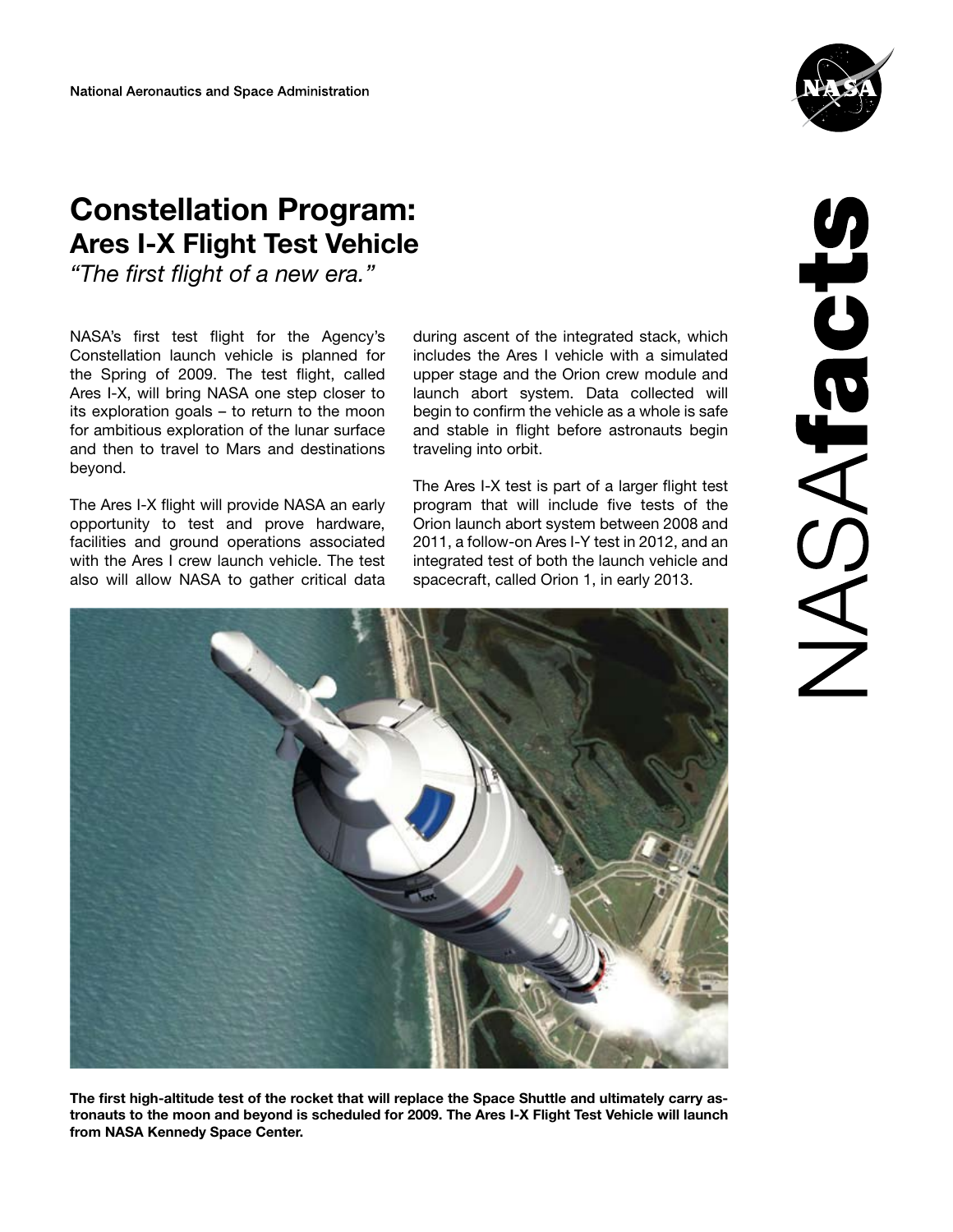

The flight of Ares I-X is designed to simulate the first two minutes of Ares I flight. A broad range of performance data will be relayed to the ground. The solid rocket motor will separate and will be recovered at sea for later inspection. The simulated upper stage and Orion's crew module and launch abort system will not be recovered.

## **Test Flight Profile**

The Ares I-X test vehicle will be similar in mass and size to the actual Orion and Ares I vehicle systems but it will incorporate a mix of proven space flight and simulated, or mock-up, hardware. The test vehicle will be powered by a single, four-segment reusable solid rocket booster – flight hardware currently in the Space Shuttle inventory – modified to include a fifth inactive segment to simulate the Ares I five-segment booster. Mock-ups of the upper stage and the Orion crew module and launch abort system will be used to simulate the integrated spacecraft system.

The test flight profile will closely follow the approximate flight conditions to be experienced by the Orion/Ares I vehicle through Mach 4.7 – more than four times the speed of sound – at which point the vehicle is expected to separate at 130,000 feet. The maximum altitude, or apogee, of the test flight will be about 150,000 feet. The test will simulate the launch vehicle's first stage burnout and separation from the upper stage, which occurs about two minutes into flight.

Ares I-X assembly, testing and launch will occur using existing facilities at Kennedy Space Center, Florida. The first stage motor segments will arrive by rail car and be prepared for assembly on top of a mobile launch platform in the Vehicle Assembly Building. The upper stage simulator will arrive by barge while the Orion simulator will arrive by air. These components will be a assembled into super segments. They will be integrated onto the first stage, and the completed Ares I-X vehicle will roll out to Launch Pad 39B. From the Launch Control Center, the launch team will perform final checkout and launch the Ares I-X rocket.

During the Ares I-X test flight, the launch vehicle upper stage and the Orion crew module and launch abort system mock-ups will separate from the first stage and fall into the Atlantic Ocean.

The first stage booster will continue through a complete recovery sequence, releasing its Ares I prototype threestage parachute recovery system, falling safely into the ocean and floating until the hardware can be retrieved for inspection and analysis. Data gathered from the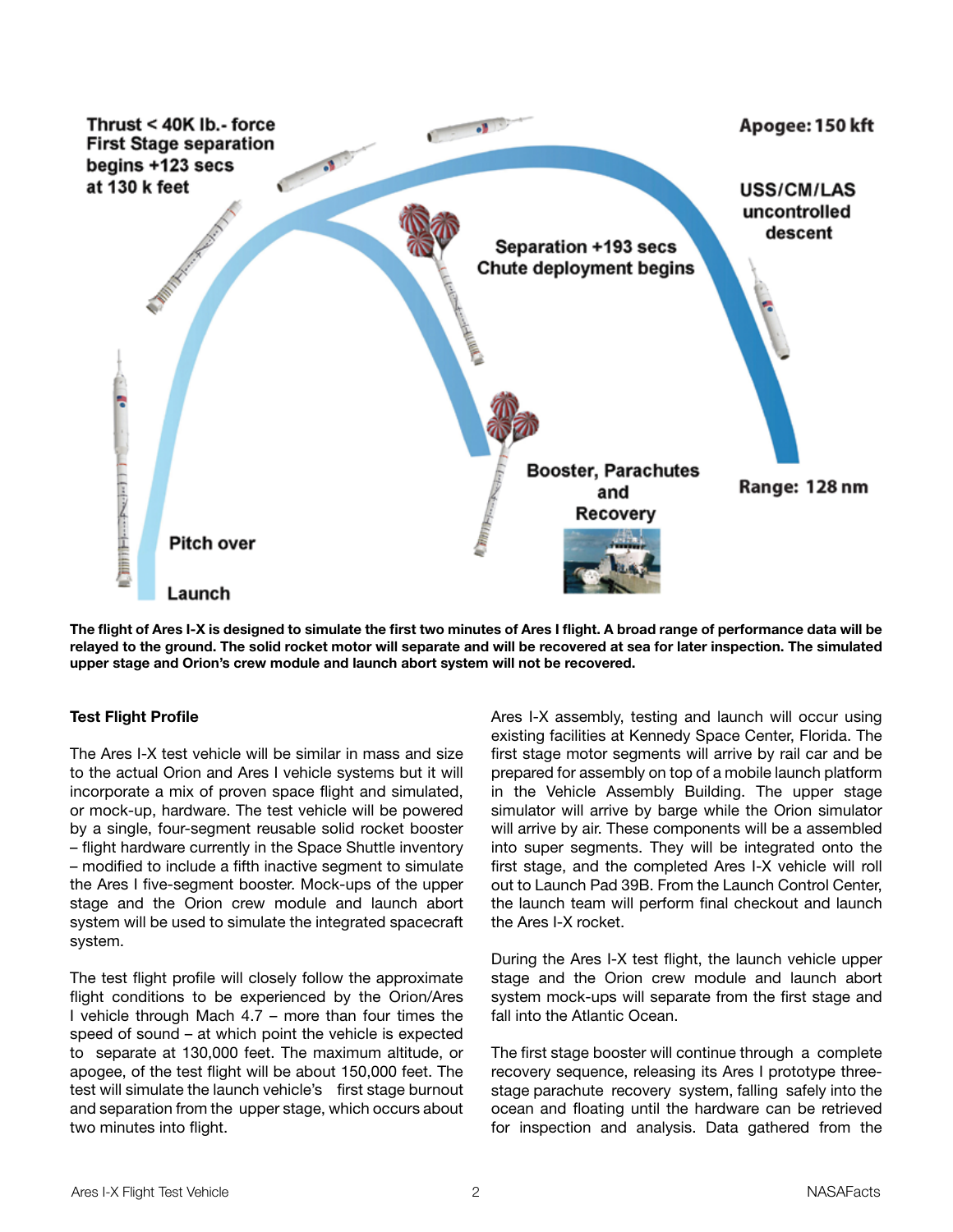first stage will provide vital information on hardware and software performance and will be used to fine-tune ground operations.

### **Test Flight Objectives and Strategy**

The primary test objectives for the Ares I-X flight include demonstrating the flight control system performance during ascent and gathering information to help engineers better understand how to control the Ares I system's roll torque during flight.

Roll torque is the force that causes the rotation of the launch vehicle, just like the torque caused by a hand turning a jar lid causes the lid to turn. The rocket generates roll torques by the manner in which the propellant burns as well as the vehicle aerodynamics.

The test will characterize the flight environment during stage separation to better understand any possible effects on the future Ares upper stage J-2X engine. It also will test the first stage parachute recovery system; and validate assembly and processing activities, as well as launch and recovery operations.



**Wind tunnel tests provide insight into the vehicle's flight characteristics and operational environment.**

In addition, several secondary test objectives are planned for the flight test. NASA engineers will analyze data to learn how effective the first stage separation motors perform and better understand the flight environments the vehicle must withstand during its ascent. The flight test also will demonstrate flight procedures and operations, establish potential access locations in facilities and on the launch pad; and assess induced loads that are caused during the operation of the vehicle system on the launch pad.

Ares I-X is one of two Constellation test flights planned that will benefit NASA's Ares I project. The second test flight, called Ares I-Y, is scheduled for 2012. It will be the first flight of several new systems: the five-segment reusable solid rocket booster, the flight control system,



**The Ares I-X Flight Test Vehicle will make use of proven space flight hardware.**

the J-2X engine and near-final avionics system. The first crewed missions to the International Space Station are planned for no later than 2015.

#### **Partners**

NASA's Glenn Research Center in Cleveland, Ohio developed the Ares I-X upper stage mass simulator. NASA's Langley Research Center in Hampton, Va., provided aerodynamic characterization, Ares I-X flight test vehicle integration, and Orion/launch abort system mass simulator development. NASA's Marshall Space Flight Center in Huntsville, Ala., provided management for the development of Ares I-X avionics, roll control, and first stage systems. NASA's Kennedy Space Center, Fla., provided operations and associated ground activities.

ATK Thiokol of Brigham City, Utah, is the prime contractor for the first stage reusable solid rocket boosters. Jacobs Technology in Tullahoma, Tenn., is the prime contractor for Ares I-X avionics. United Space Alliance of Houston, Texas is the prime contractor supporting launch operations at the Kennedy Space Center.